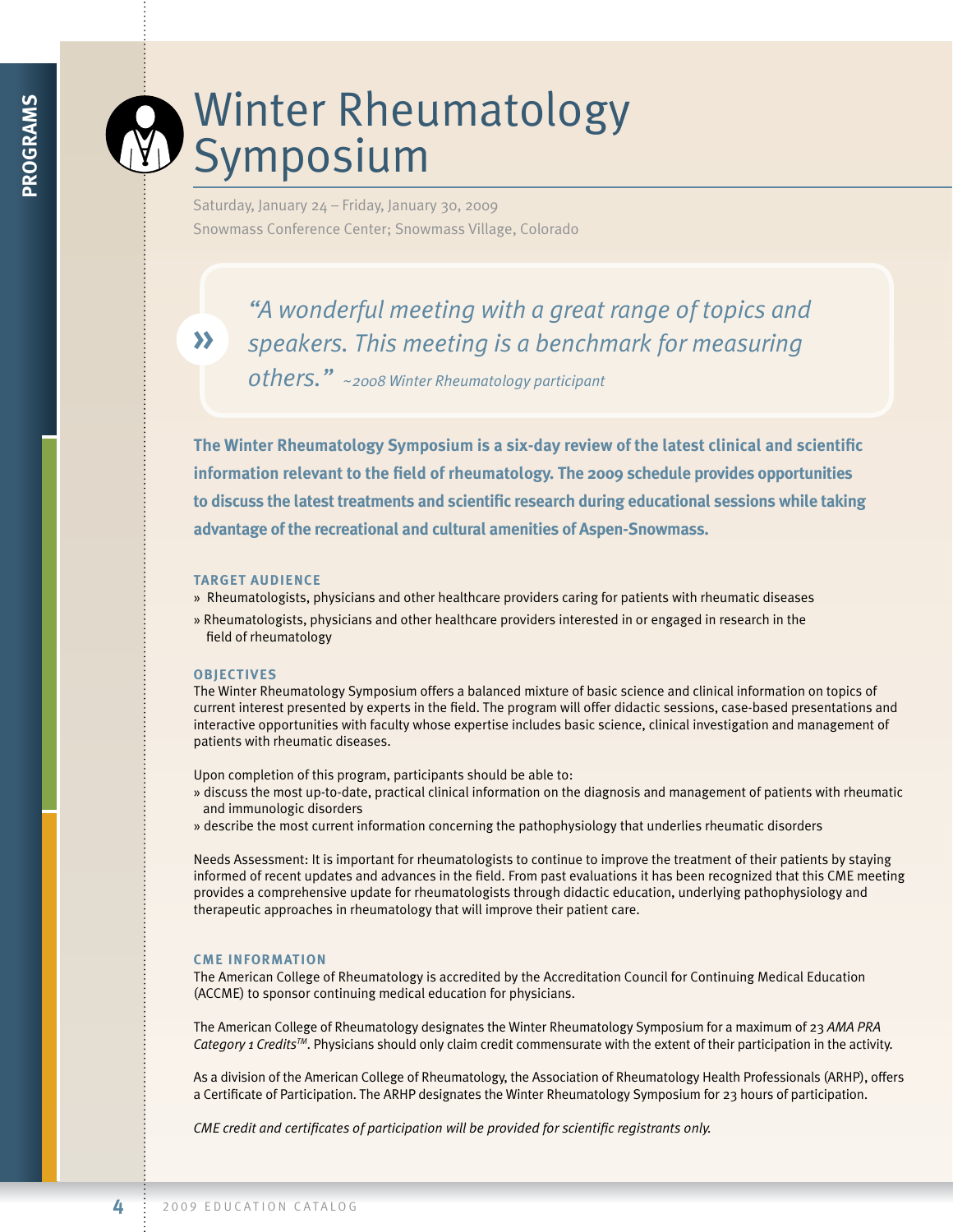Register now….space is limited. Go to www.rheumatology.org. **» Advance Registration deadline: january 5, 2009**

## **sATuRdAy, jANuARy 24**

6:00–7:30 pm Welcome Reception and Registration *(for scientific attendees and registered guests)*

### **suNdAy, jANuARy 25**

7:00–8:00 am Targeted Gene Therapy in Inflammatory Arthritis *Phillip J. Mease, MD; Seattle Rheumatology Associates* 

8:00–9:00 am Systemic Lupus Erythematosus I *Richard John Looney, MD; University of Rochester* 

4:30–5:30 pm Cheurg Strauss Disease *Ulrich Specks, MD; Mayo Clinic*

5:30–6:30 pm A New Look at Cartilage *Douglas W. Goodwin, MD; Dartmouth-Hitchcock Medical Center*

## **MoNdAy, jANuARy 26**

7:00–8:00 am Pulmonary Manifestations of Rheumatic Diseases *Ulrich Specks, MD; Mayo Clinic*

8:00–9:00 am Psoriatic Arthritis *Phillip J. Mease, MD; Seattle Rheumatology Associates*

4:30–5:30 pm Systemic Lupus Erythematosus II *Richard John Looney, MD; University of Rochester*

5:30–6:30 pm Radiology for the Rheumatologist *Douglas W. Goodwin, MD; Dartmouth-Hitchcock Medical Center*

#### **TuEsdAy, jANuARy 27**

7:00–8:00 am Rheumatoid Arthritis Update *Michael E. Weinblatt, MD; Brigham and Women's Hospital*

8:00–9:00 am Rheumatoid Arthritis Panel *Michael E. Weinblatt, MD; Brigham and Women's Hospital John J. Cush, MD; Baylor Research Institute William F.C. Rigby, MD; Dartmouth-Hitchcock Medical Center*

4:30–5:30 pm Developing Targeted Therapies for the Systemic Amyloidoses *Laura M. Dember, MD; Boston University School of Medicine*

5:30–6:30 pm Practice Patterns of Rheumatologists *John J. Cush, MD; Baylor Research Institute*

# **WEdNEsdAy, jANuARy 28**

7:00–8:00 am Current Controversies in Vasculitis *Peter A. Merkel, MD; Boston University School of Medicine*

8:00–9:00 am Juvenile Dermatomyositis *Ann M. Reed, MD; Mayo Clinic*

Noon–1:00 pm *NASTAR Race\**

1:00–2:15 pm *Picnic\**

*\*Pre-registration is required for NASTAR Race & Picnic (see registration form)*

4:30–6:30 pm Points on Joints *(see page 6 for more information) Patience H. White, MD; Arthritis Foundation*

## **Thursday, January 29**

7:00–8:00 am Risks of Hyper- and Hypouricemia *N. Lawrence Edwards, MD; University of Florida*

8:00–9:00 am Not Myositis-Some Other Myopathies *Robert L. Wortmann, MD; Dartmouth-Hitchcock Medical Center*

4:30–5:30 pm Mechanics of Synovitis: Impact of the Skeletal Environment *Ellen M. Gravallese, MD; University of Massachusetts Medical School*

5:30–6:30 pm Pediatric Rheumatology for Adult Rheumatologists *Ann M. Reed, MD; Mayo Clinic*

#### **fRidAy, jANuARy 30**

7:00–8:00 am Rheumatoid Arthritis and Bone: A Losing Proposition *Ellen M. Gravallese, MD; University of Massachusetts Medical School*

8:00–9:00 am Mechanisms of Inflammation in Crystal-Induced Arthropathies *N. Lawrence Edwards, MD; University of Florida*

4:30–5:30 pm The Life and Work of Adolf Kussmaul *Eric L. Matteson, MD; Mayo Clinic*

## 5:30–6:30 pm

An Especially Peculiar National Symbol! The Natural History of the Bald Eagle *Charles C. Browne; The Fairbanks Museum and Planetarium*

6:30–8:00 pm Closing Reception *(for scientific attendees and registered guests)*





*Program is subject to change. Please check the ACR Web site at www.rheumatology.org for updated program information.*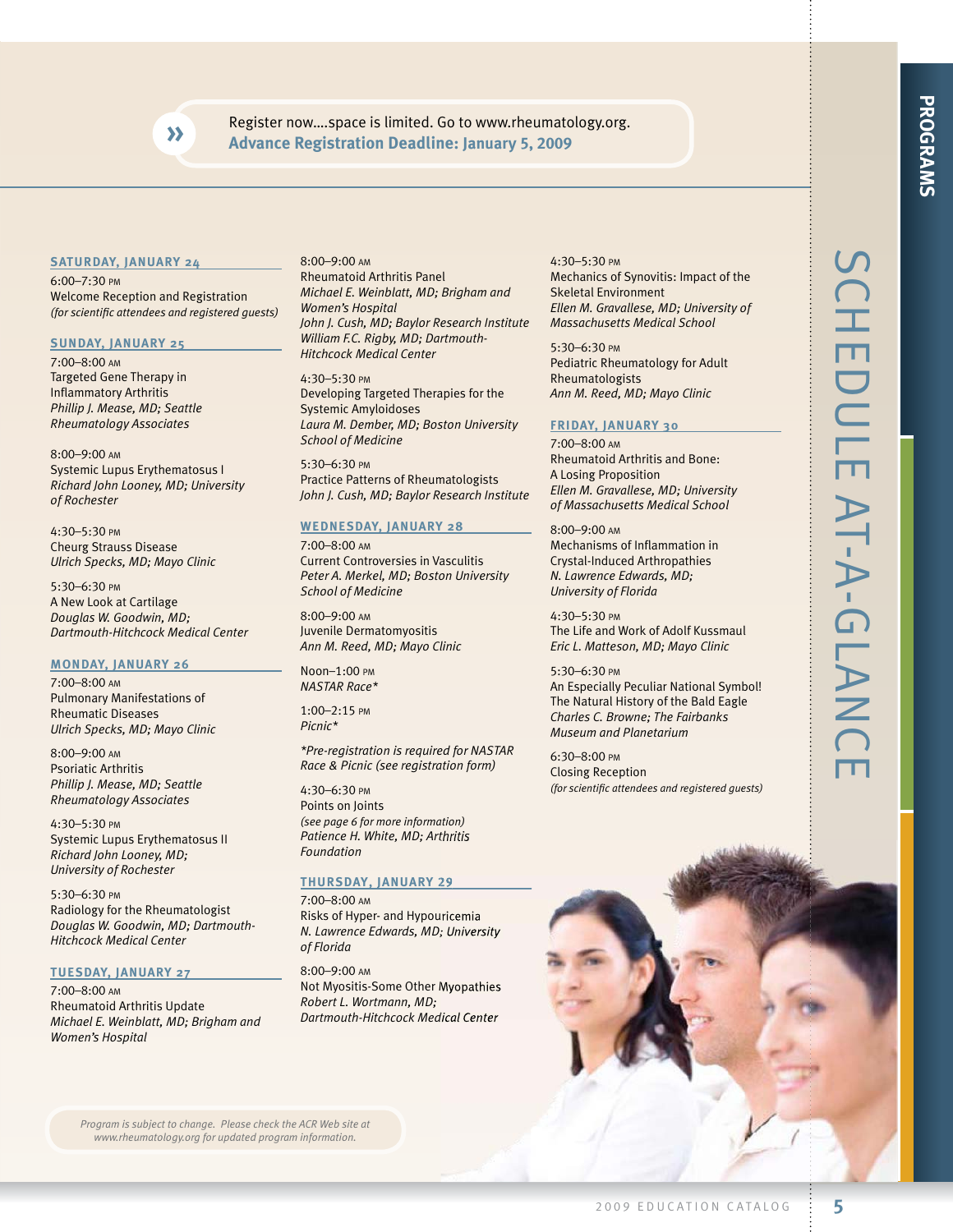# WINTER RHEUMATOLOGY SYMPOSIUM

# Become a Part of the 2009 Program!

# POINTS ON JOINTS INFORMATION

- Wednesday afternoon is reserved for attendees to present cases from their practices
- Cases are usually presented as "stumpers" in the Thieves' Market Style
- Other formats to enlighten and enliven the audience are welcomed
- Each presenter is provided up to 15 minutes including discussion

If you would like to present a case, e-mail Patience White, MD, at pwhite@arthritis.org by Monday, December 22 with the following information:

- Your Name
- Mailing Address (including city, state and zip)
- Daytime Phone Number
- Evening Phone Number
- E-mail Address
- Brief paragraph describing your proposed presentation and title